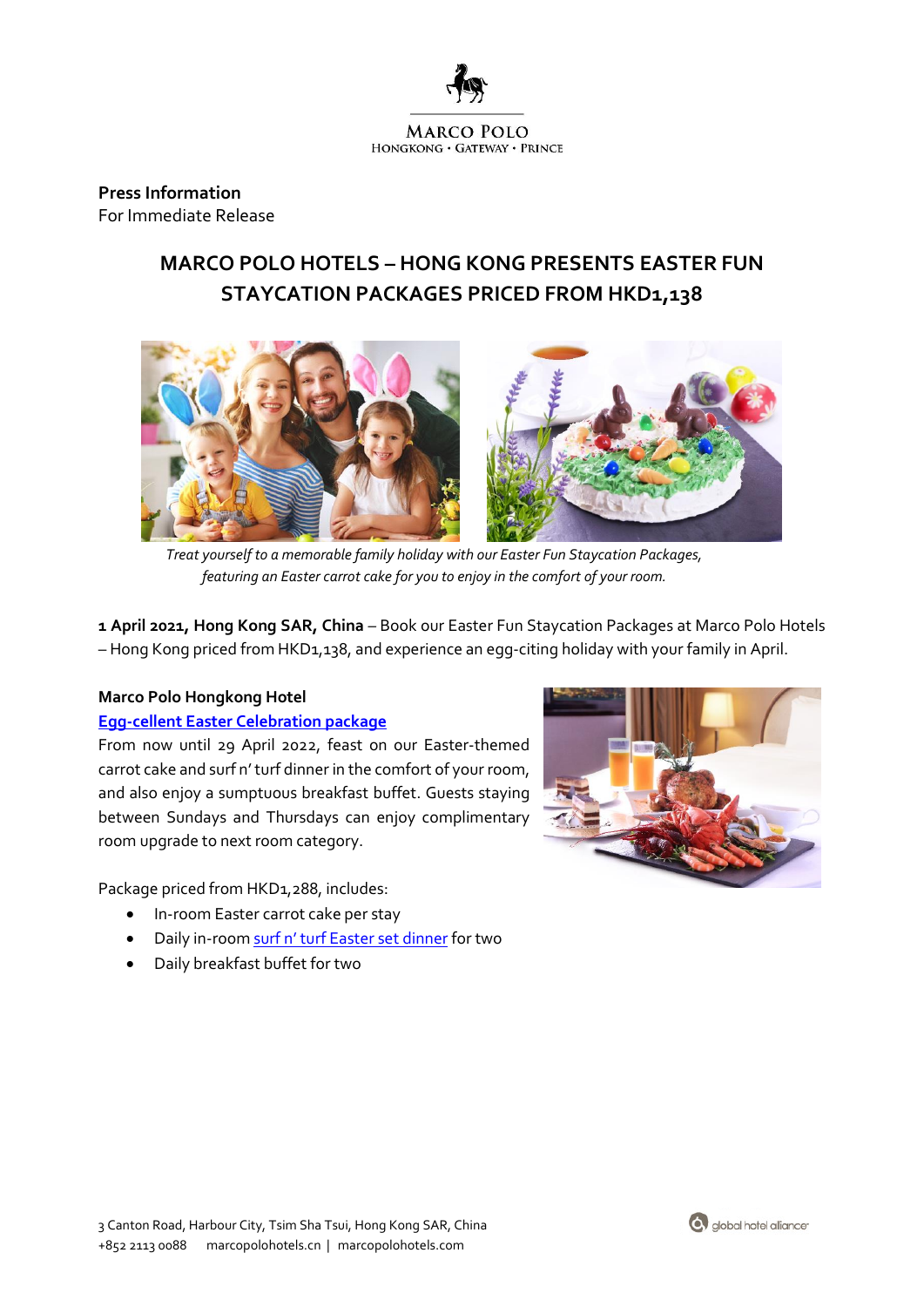

#### **MARCO POLO** HONGKONG · GATEWAY · PRINCE

#### **Gateway Hotel**

## **[Egg-citing Easter Fun](https://bit.ly/3tX7idd) package**

From now until 30 April 2022, indulge in noodles at **SAVVY** - the city's latest contemporary lifestyle destination, an in-room Easter-themed carrot cake as well as a sumptuous breakfast buffet. Guests staying between Mondays and Thursdays enjoy a complimentary room upgrade.

Package priced from HKD1,138, includes:

- In-room Easter carrot cake for two per stay
- Daily noodles and drinks at SAVVY Noodle Bar for two
- Daily breakfast buffet for two



Enjoy a festive getaway at Marco Polo Hongkong Hotel or Gateway Hotel by booking through ou[r hotel](https://www.marcopolohotels.com/en/index.html)  [websites.](https://www.marcopolohotels.com/en/index.html)

Terms and conditions:

- Marco Polo Hongkong Hotel One-day advance reservation is required
- Marco Polo Hongkong Hotel Set dinner for two will be served in room from 6pm to 10pm on the day of arrival. Advance reservation is required upon check-in
- Marco Polo Hongkong Hotel Room upgrade is applicable for check-ins between Sundays and Thursdays, excluding stays on the nights of 3 to 5 April, 14 April and 17 to 18 April 2022
- Gateway Hotel Noodles and drinks are served at SAVVY Noodle Bar from 12pm to 8pm daily (restaurant operating hours subject to government's latest regulations)
- Gateway Hotel Room upgrade is applicable for check-ins between Mondays and Thursdays, excluding Superior Suite and stays on the nights of 4 to 5 April, 14 April and 18 April 2022
- Third-person charge (aged 12 years or above) is priced at HKD400 plus 10% service charge and includes an extra bed and daily breakfast
- Supplementary breakfast charge for children (aged 4 to 11 years) is priced at HKD130 plus 10% service charge per child per day. Please book and pay for the additional breakfast upon check-in
- Easter carrot cake will be served in room from 3pm to 5pm on the day of arrival. Advance reservation is required upon check-in
- Amendments or cancellations must be received 24 hours prior to 6pm (hotel local time) on date of arrival to avoid a one-night cancellation charge
- Black-out dates may apply
- Rate is subject to a 10% service charge
- Offer cannot be used in conjunction with any other promotions, programmes and certificates

**\* END \***